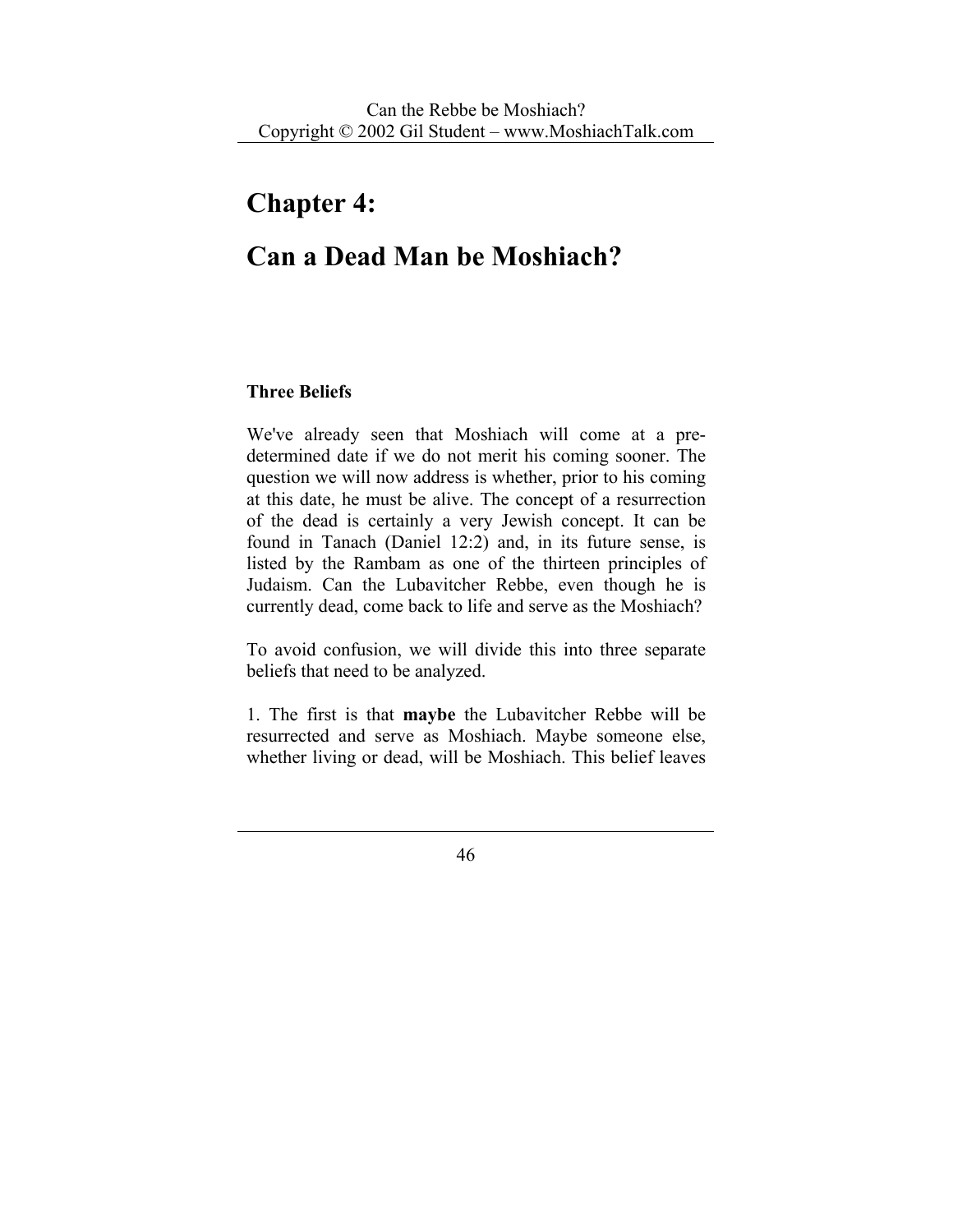open the **possibility** of his being Moshiach without denying that position to other candidates.

2. The second belief we will consider is that the Lubavitcher Rebbe will definitely be Moshiach. Or rather, he is the only possible candidate for Moshiach and only when he is resurrected can Moshiach come. There are no other candidates.

3. The third belief is that the Lubavitcher Rebbe is already Moshiach. This is easily confused with the previous belief because people are not rigorous in their terminology. According to the second belief, the Rebbe **will be** Moshiach. He has not yet started his mission to bring Yemos HaMoshiach and is therefore only a candidate for Moshiach. Granted, he is the only candidate, which is why people already call him Moshiach.

According to the third belief, he has already begun his mission. He has gathered in the exiles, brought Jews back to observance, and brought increased world peace. He is Moshiach and will reveal himself as such when he is resurrected. [Note that I use the term resurrected because of its Jewish source in t'chiyas hameisim. This is not intended to be a subtle reference to the beliefs of any other religion.]

# **Dead Moshiach**

Let us begin by addressing the last belief, that the Rebbe began his mission, died, and will return from the deceased to

<sup>47</sup>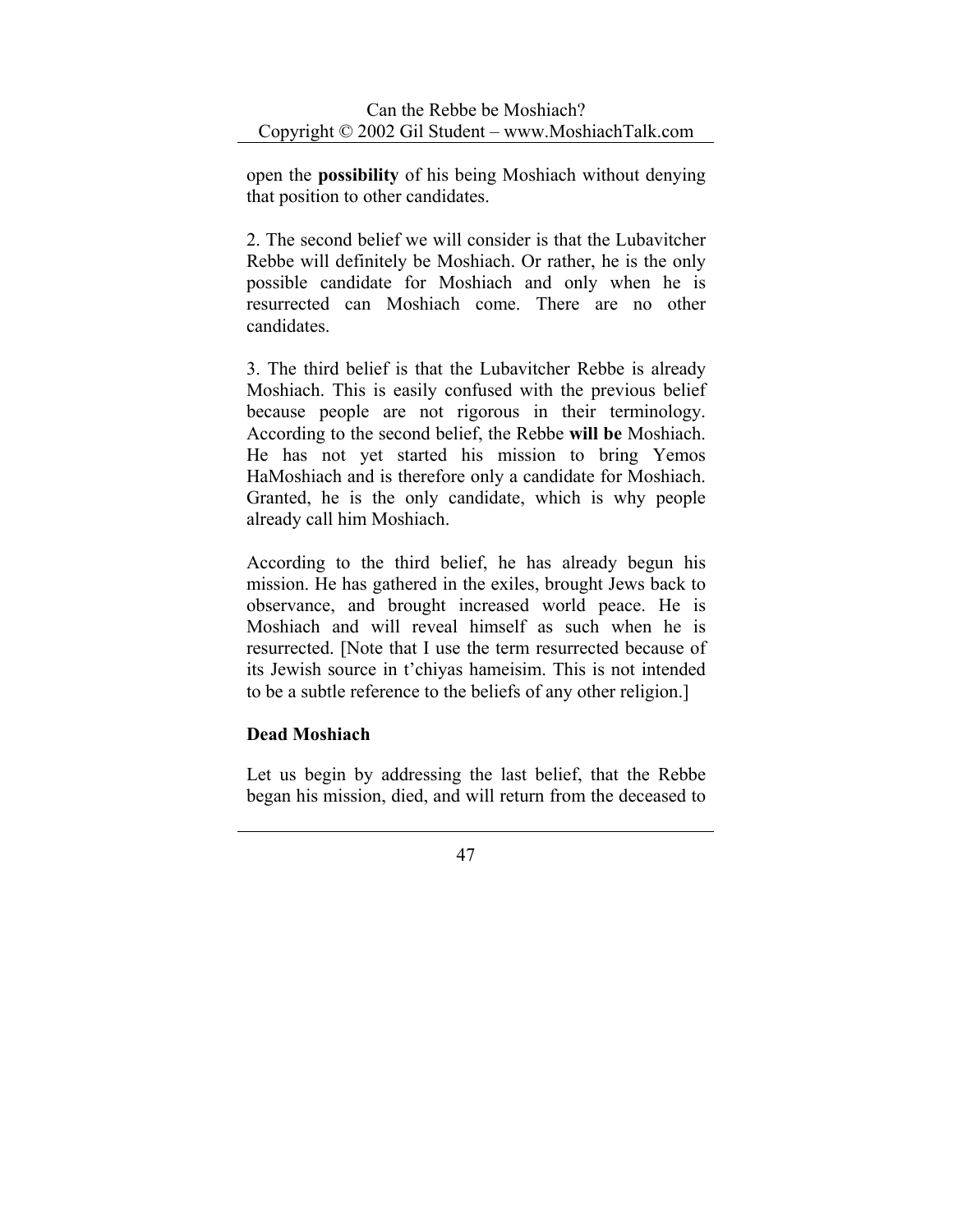complete his job as Moshiach. This assumes two things. First, that the Rebbe actually began his mission. The second, that he can return from the dead and successfully complete the mission as Moshiach.

Our starting point will be the Rambam's Mishneh Torah because the Rebbe said many times that the Rambam's account of Moshiach in this work is halachically binding. The following is what the Rambam writes regarding Moshiach in his Mishneh Torah, Hilchos Melachim 11:4:

 If a king will arise from the House of David who delves deeply into the study of the Torah and, like David his ancestor, observes its mitzvos as prescribed by the Written Law and the Oral Law; if he will compel all of Israel to walk in [the way of the Torah] and repair the breaches [in its observance]; and if he will fight the wars of  $G-d$  – he is presumed to be Moshiach. If he succeeds in the above, builds the Beis Hamikdash on its site, and gathers in the dispersed remnant of Israel, he is definitely the Moshiach. He will then perfect the entire world, [motivating all the nations] to serve G-d together, as it is written (Zephaniah 3:9), "I will make the peoples pure of speech so that they will all call upon the Name of G-d and serve Him with one purpose".

ואם יעמוד מלך מבית דוד הוגה בתורה ועוסק במצות כדוד אביו, כפי תורה בכתב ושבעל פה, ויכוף כל ישראל לילך בה ולחזק בדקה, וילחם מלחמות ה׳, הרי זה בחזקת שהוא משיח, אם עשה והצליח ובנה מקדש במקומו וקבץ נדחי ישראל הרי זה משיח בודאי, ויתקן את העולם כולו לעבוד את ה׳ ביחד שנאמר כי אז אהפוך אל עמים שפה ברורה לקרוא כולם בשם ה׳ ולעבדו שכם אחד.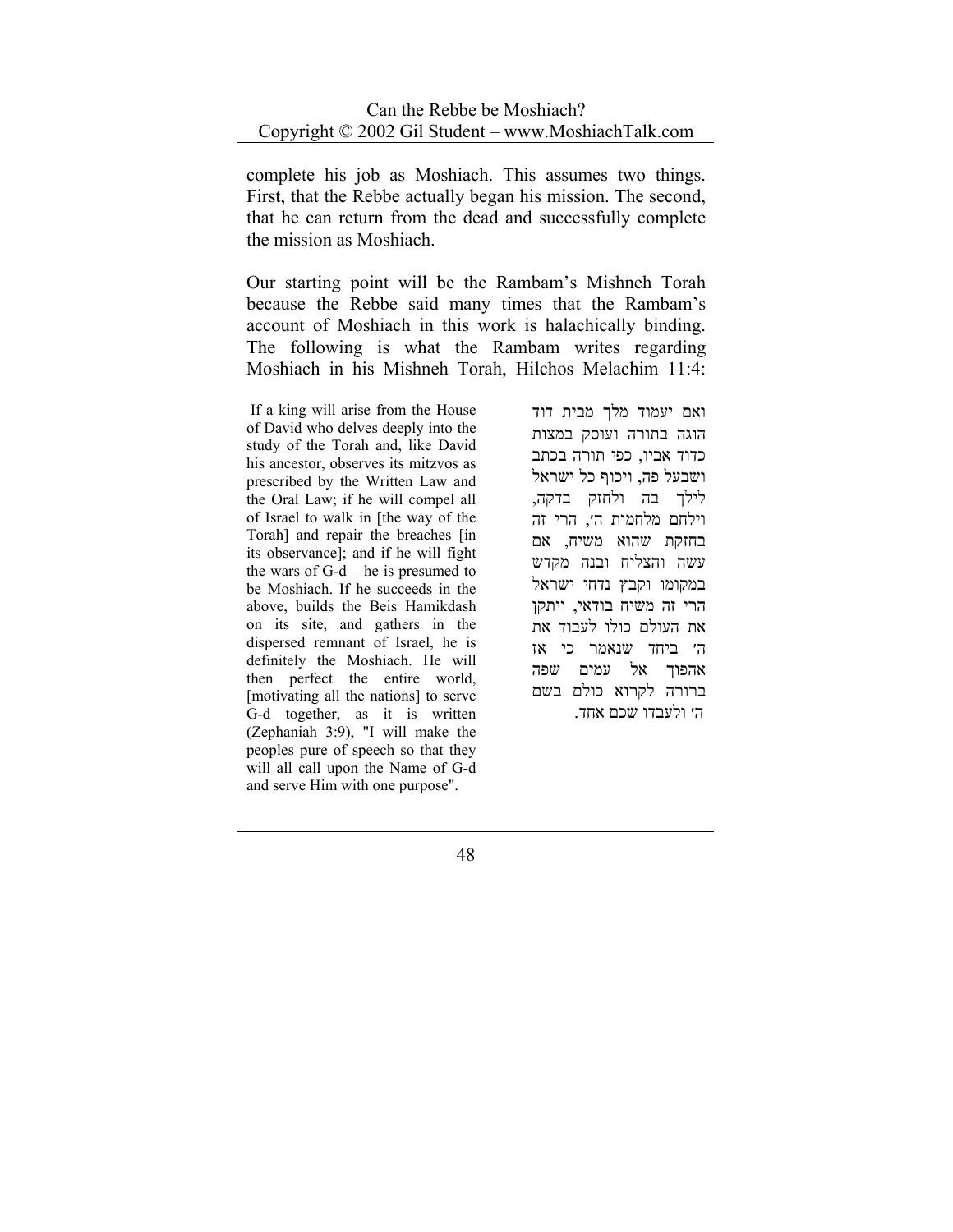We find that Moshiach must study Torah and be punctilious in his observance of mitzvos. The Rebbe certainly fit that description. Moshiach must also do the following:

- 1. Compel all of Israel to walk in the way of Torah
- 2. Repair the breaches in observance
- 3. Fight the wars of G-d

If he does this, then he is *bechezkas Moshiach* – the presumed Moshiach. We can assume, based on our knowledge at that time, that he is Moshiach. However, we cannot be certain. If someone who is bechezkas Moshiach then does the following, we know for sure that he is Moshiach:

- 4. Build the Beis Hamikdash in its place
- 5. Gather in the dispersed exiles of Israel

After someone who is bechezkas Moshiach accomplishes these two goals we can know for sure that he is *vadai Moshiach*. But what if someone whom we believe is Moshiach does not accomplish these things? Rambam continues in 11:5:

But if he did not succeed in all this or was killed, he is definitely not the Moshiach promised in the Torah... and G-d only appointed him in order to test the masses.

ואם לא הצליח עד כה או נהרג, בידוע שאינו זה שהבטיחה עליו תורה... ולא העמידו הקדוש ברוך הוא אלא לנסות בו רבים.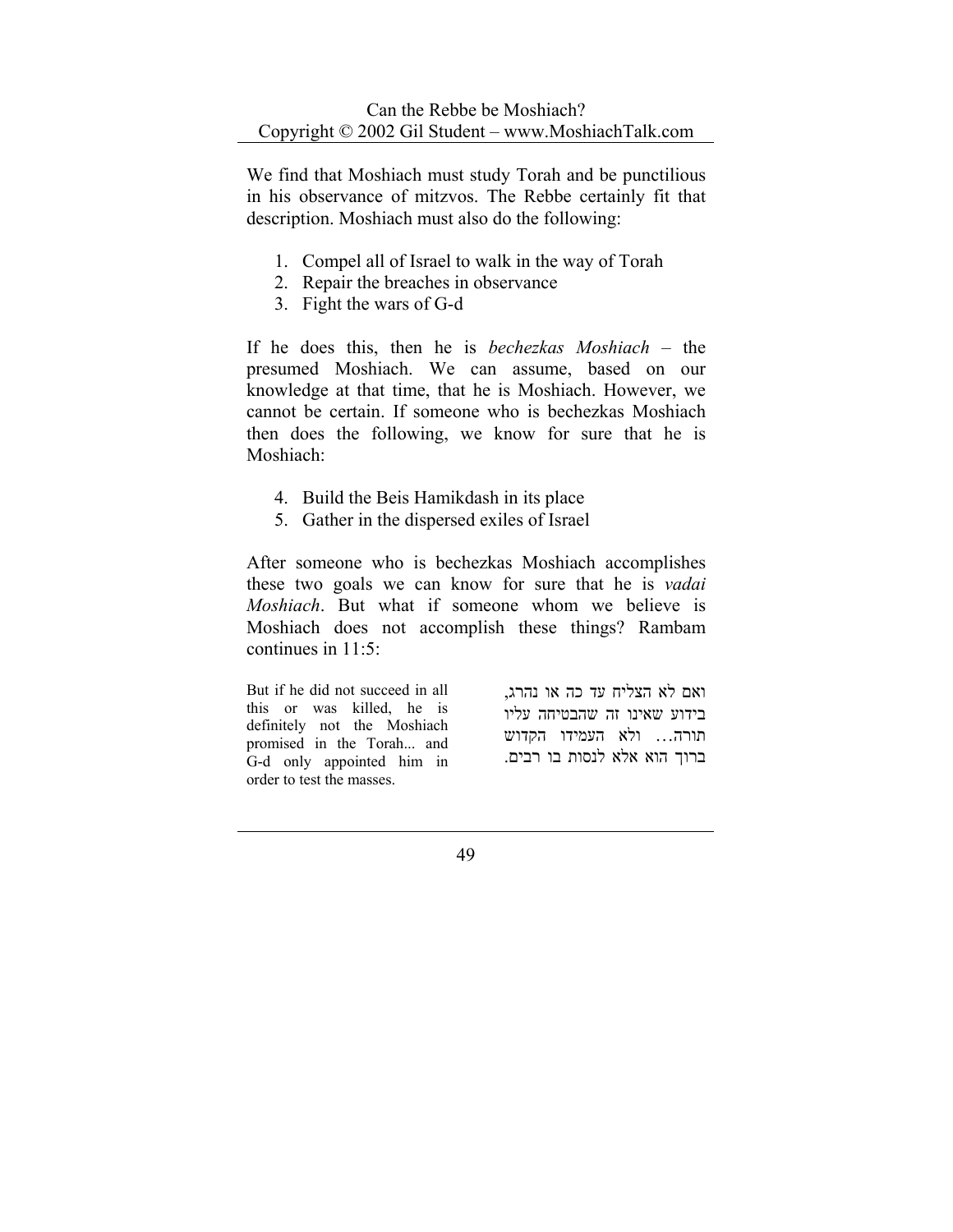While believers in beliefs 1 and 2 do not, adherents of belief 3 claim that the Rebbe accomplished requirements 1 through 3 above. He initiated an unparalleled tshuvah movement that brought many, many Jews back to observance. He fought the spiritual battles of G-d against assimilation and secularism by sending out mitzvah tanks and armies of youths. Thus, these people conclude, he is at least bechezkas Moshiach. Some will even claim that he accomplished 4 and 5. He built a monumental holy place – 770 – in *his* place and helped bring about the mass immigration of Russian Jews to Israel. Thus, these people argue, the Rebbe is not only bechezkas Moshiach, he is vadai Moshiach.

Yet, there are problems with this theory. First of all, none of these tasks are done. The Rebbe did not fully succeed in any of these. There is still monumental ignorance and lack of observance among Jews throughout the world and Israel is still under siege by terrorists and Arab armies. The Temple Mount remains under Arab control and the majority of Jews still reside outside of Israel. The Rebbe's accomplishments were glorious and awe-inspiring. However, they were not sufficient to fit the Rambam's criteria for Moshiach. In fact, the Rebbe has not fulfilled any of the criteria for being Moshiach except being a Torah scholar and religious man. Let us look at the criteria again:

- 1. Compel all of Israel to walk in the way of Torah
- 2. Repair the breaches in observance
- 3. Fight the wars of G-d
	- 50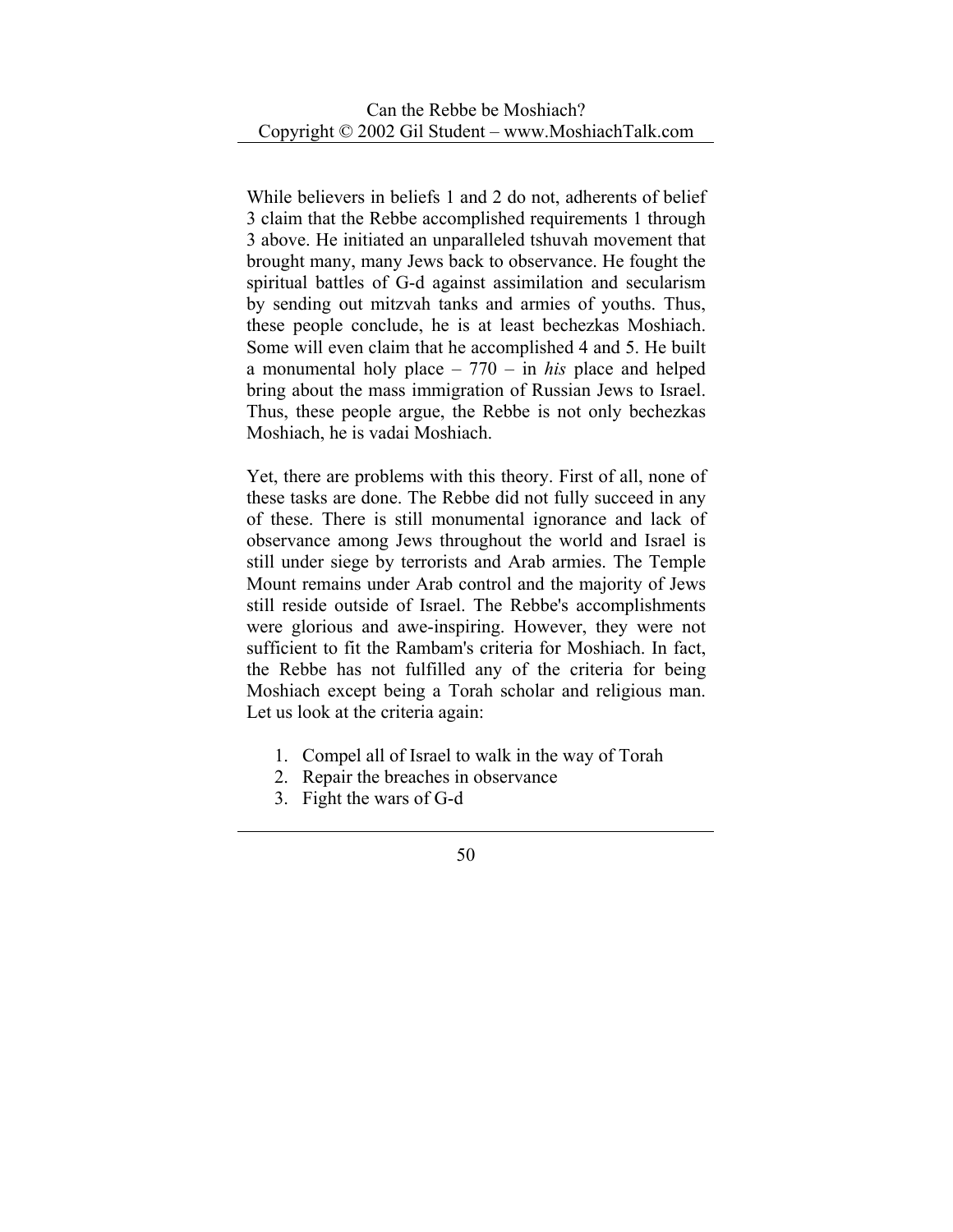- 4. Build the Beis Hamikdash in its place
- 5. Gather in the dispersed exiles of Israel

If only partial success is necessary of each of these requirements then it is not hard at all to find many rabbis who are bechezkas Moshiach. There are many learned rabbis who have fought hard political battles in G-d's name and who have seen success in outreach. For example, R' Noah Weinberg had to fight for many years to win recognition and funding for his now-successful Aish HaTorah program that has brought thousands of Jews back to Torah observance. Is he bechezkas Moshiach?

Furthermore, it is a basic rule of learning that the Rambam was very precise with his language. As many will argue regarding the difference between "to die" and "to be killed", we must read each of the Rambam's words with great care. The Rambam writes that in order to be bechezkas Moshiach one must be a king from the house of David. Only by a wild stretch of the imagination – and a careless reading of the Rambam – can the Rebbe be considered to have been a king. Contrast this with Bar Kochba for whom there is archaeological evidence that he ruled as a king and was punctilious in his observance of mitzvos. The Rambam also says that one who is bechezkas Moshiach will fight the wars of G-d. In which battle did the Rebbe fight in the army? In fact, the Rebbe wrote in Likkutei Sichos vol. 16 pp. 304-305 n. 49 that the Rambam's language here of "fight the wars of G-d" means literal wars including the destruction of Amalek.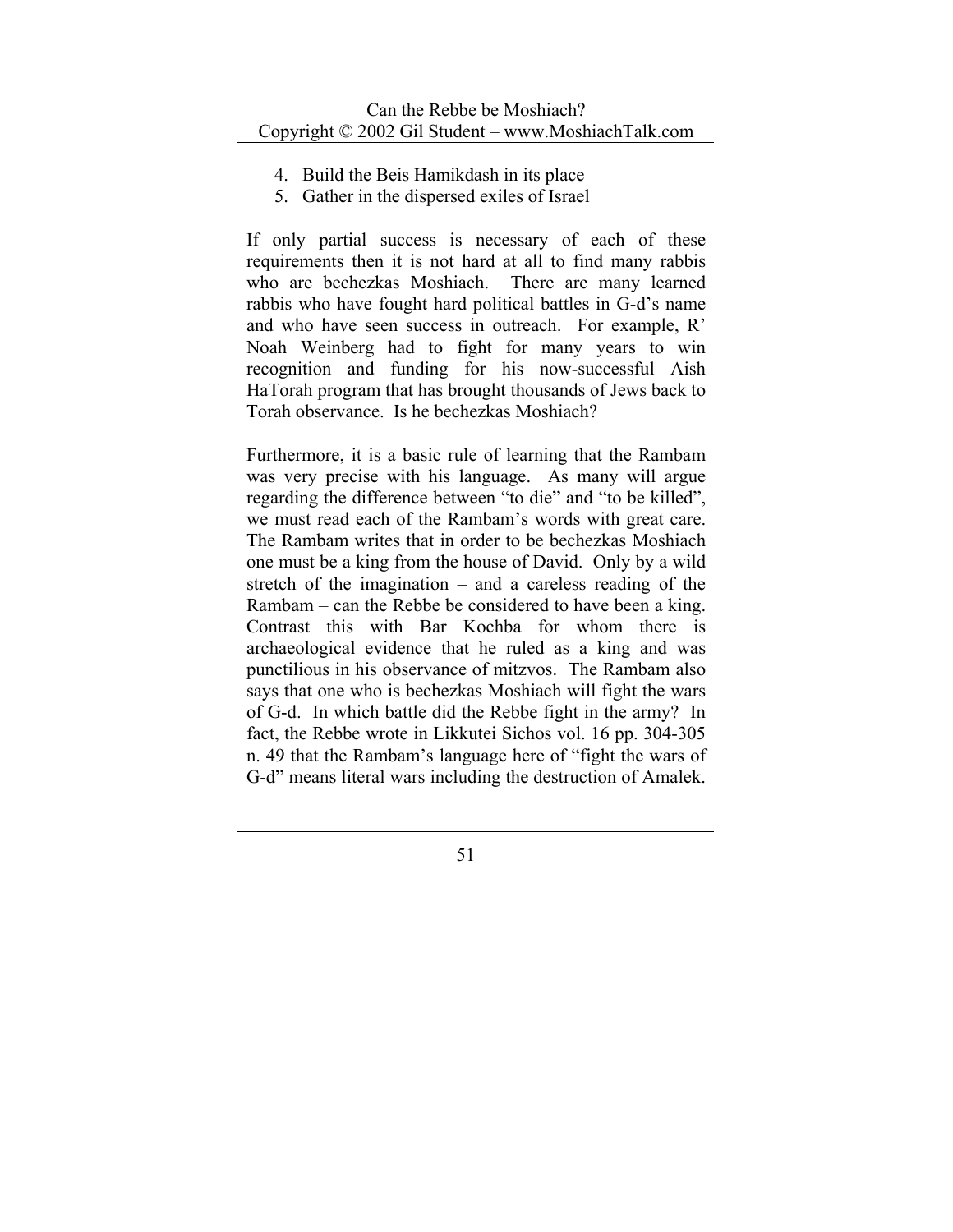It is not merely a figure of speech. But the Rebbe did not fight a war and did not destroy Amalek.

The Rambam's definition of a failed Moshiach is quoted above from halachah 5. Note that the Rambam says "did not succeed... or was killed" so someone's not succeeding in completing the messianic task is sufficient to disqualify him from being Moshiach. But how can the Rambam list not accomplishing these five items as rendering someone definitely not Moshiach? Maybe he will be resurrected and finish these tasks? Or maybe he will complete them in his trips to this world from under the Seat of Glory? No one can ever fall into this category if the Moshiach can come back from the dead and finish his messianic tasks. We must say that, according to the Rambam, Moshiach cannot come back from the dead to complete the criteria. Otherwise, half of this halachah is impossible. We would never be able to declare someone who is bechezkas Moshiach as being definitely not the promised Moshiach for not succeeding. If we allow for the possibility that someone can come back to this world and finish these tasks, then we have nullified the Rambam's words in this halacha. Rather, when someone who is bechezkas Moshiach dies we unfortunately discover for certain that he is not Moshiach.

The Rebbe did not succeed in the five criteria listed directly above. He certainly accomplished an enormous amount in his life. However, he did not accomplish enough to be considered Moshiach. If the Rebbe had begun the five tasks listed by the Rambam, even if he had accomplished enough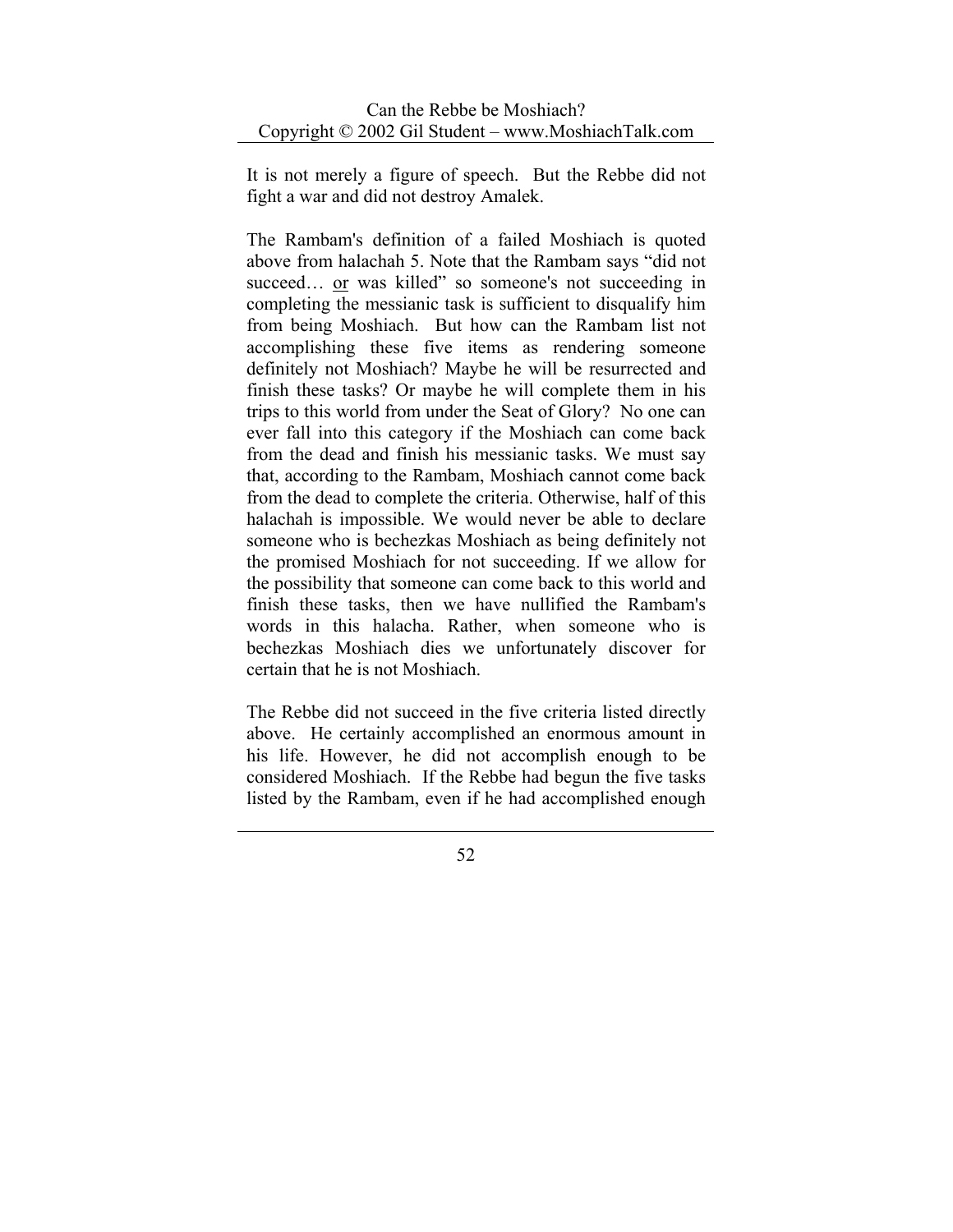to be considered bechezkas Moshiach, the fact that he has died without successfully completing these tasks proves that he is not Moshiach. Of course, if he had not even begun these tasks then we have nothing to discuss. There is no reason to declare him Moshiach other than pure speculation. But if the Rebbe had begun the mission of Moshiach – gathering in the exile, fighting the wars of  $G-d,... -$  and failed to successfully complete them then he cannot be Moshiach.

Rabbi Akiva discovered the same almost 2000 years ago when the Moshiach he supported, who actually fought real battles and even ruled as a king in Israel, was killed before fulfilling all five criteria. As the Rambam writes in Hilchos Melachim 11:3:

| Once [Bar Koziba] was killed it was<br>known that he was not Moshiach. | [בר כוזבא] כיון שנהרג |
|------------------------------------------------------------------------|-----------------------|
|                                                                        | נודע שאינו משיח.      |

But Rabbi Akiva was a humble and intellectually honest man. When the Moshiach he wholeheartedly supported was disproven he had the strength of character to admit his mistake. If only there were more Rabbi Akivas in the world.

While until now we have only quoted from the Rambam, it is important to note that the Rambam did not create any of his ideas. They are all based on earlier sources. The Midrashim give extensive accounts of Moshiach's arrival. While they may differ in details, they all agree that there is no room for a Moshiach ben David who begins his mission, dies, and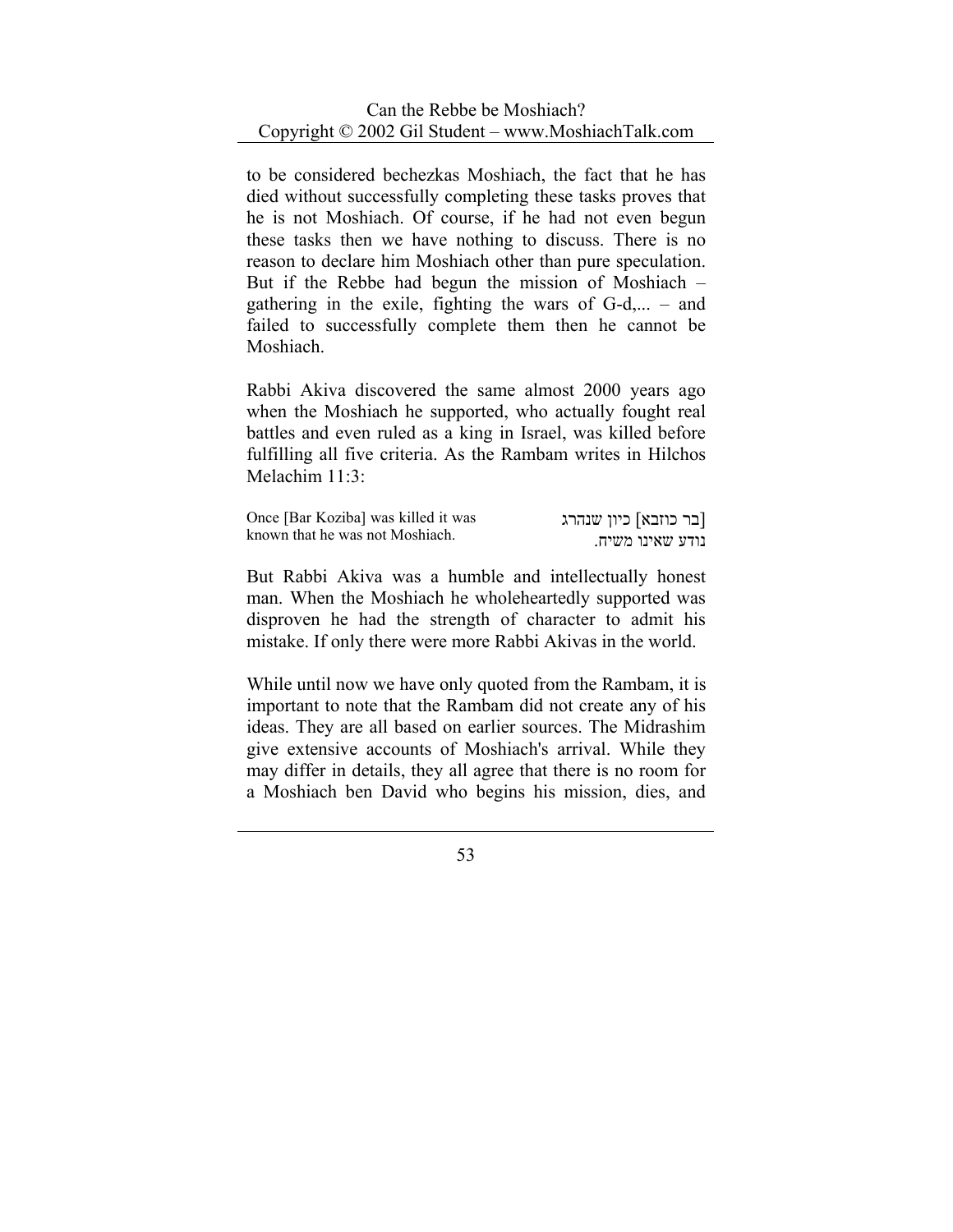then comes back to life to finish his mission. Here is one example:

Afterwards, the evil government will rule over Israel for nine months... Moshiach ben Yosef will arise and then bring them to Jerusalem where they will build the Temple, offer sacrifices, and fire will come down from heaven and deavour the sacrifices... If they do not merit it, Moshiach ben Efraim [i.e. Yosef] will come but, if they merit it, Moshiach ben David will come. An evil king named Armelius will arise... He will go to Jerusalem and battle Moshiach ben Yosef in the east gate... The Jews will flee to the desert to feed on salt land and roots of weed for 45 days. They are then tested and purified as it says (Zechariah 13:9), "I will bring a third in fire..." Moshiach ben Efraim will die there and Israel will mourn him. After this, G-d will reveal to them Moshiach ben David and the Jews will want to stone him. They will say that he is lying because Moshiach was already killed and another Moshiach will not arise. They will insult him... and he will

ואח״כ יעמוד מלך עז פנים שלשה חדשים, ואח״כ תמלוך מלכות הרשעה על ישראל תשעה חדשים... ויצמח להם משיח בן יוסף ויעלה אותם לירושלם ויבנה בית המקדש ויקריב קרבנות ותרד אש מן השמים ותאכל קרבנותיהם... אם לא זכו משיח בן אפרים בא ואם זכו משיח בן דוד ויעמוד מלך רשע ושמו ארמילוס... וישראל גולין למדברי אגמים לרעות במלוחים ובשרשי רתמים מ״ה ימים, ואז נבחנים ונצרפים שנאמר והבאתי את השלישית באש וגו׳. וימות שם משיח בן אפרים וישראל סופדים אותו, ואח״כ יגלה להם להם הקב״ה משיח בן דוד, וישראל ירצו לסקלו ואומרים לו שקר דברת שכבר נהרג משיח ואין משיח אחר עתיד לעמוד ויבזוהו... והוא חוזר לו ונכסה מהם... ובצר להם לישראל הם חוזרים וצועקים מרעב ומצמא ומיד נגלה להם בכבודו...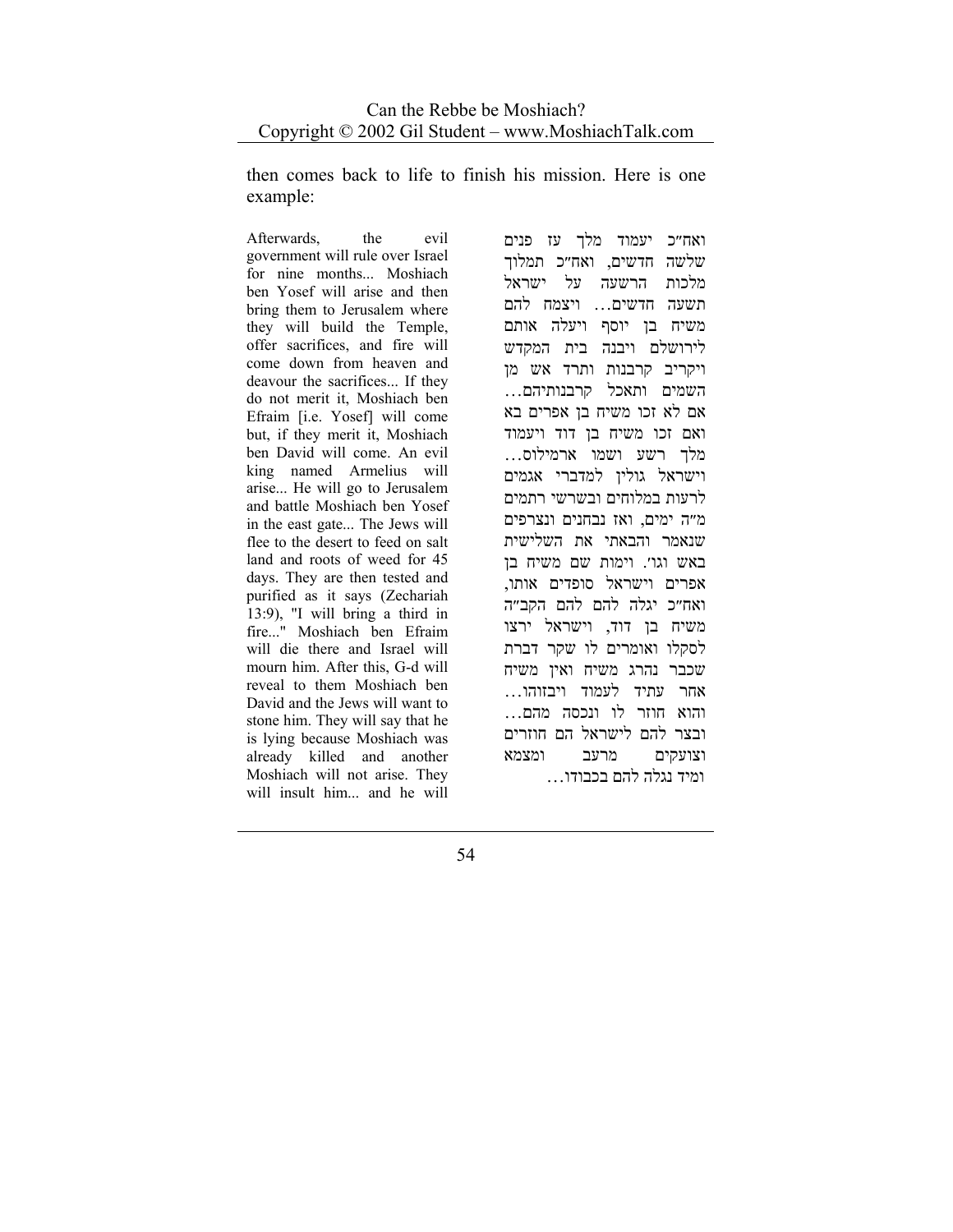return and be concealed from them... After this, the Jews will return and cry out from hunger and thirst and G-d will immediately reveal Himself to them in His glory... The king Moshiach will arise there... and will blow at Armelius thereby killing him... G-d will whistle, gather all the Jews, and bring them to Jerusalem...

ומלך המשיח יצמח שם... ויפיח באותו ארמילוס הרשע וימיתהו... והקב״ה שורק ומקבץ כל ישראל ומעלם ירושלם...

(Otzar HaMidrashim p. 551)

As we said in chapter 1, if we merit it Moshiach ben David will come immediately without this whole process. If we do not merit it, Moshiach ben Yosef will come and fight against Armelius. He will be killed and the Jews will be forced into the desert to starve. Of them, one third will die. Only after Moshiach ben Yosef dies and is publicly mourned by all of Israel will Moshiach ben David come. Even then, the Jews will reject him and he will be concealed. After that, Moshiach will arise, fight the battles of G-d, and the Jewish people will be gathered into the land of Israel.

Notice how Moshiach ben David will begin his mission only after he is concealed. Notice also that regarding Moshiach ben Yosef it says "die" but not regarding Moshiach ben David. If the Lubavitcher Rebbe **already** began his mission and then was concealed, he has changed the entire order presented in this midrash. According to the midrash, first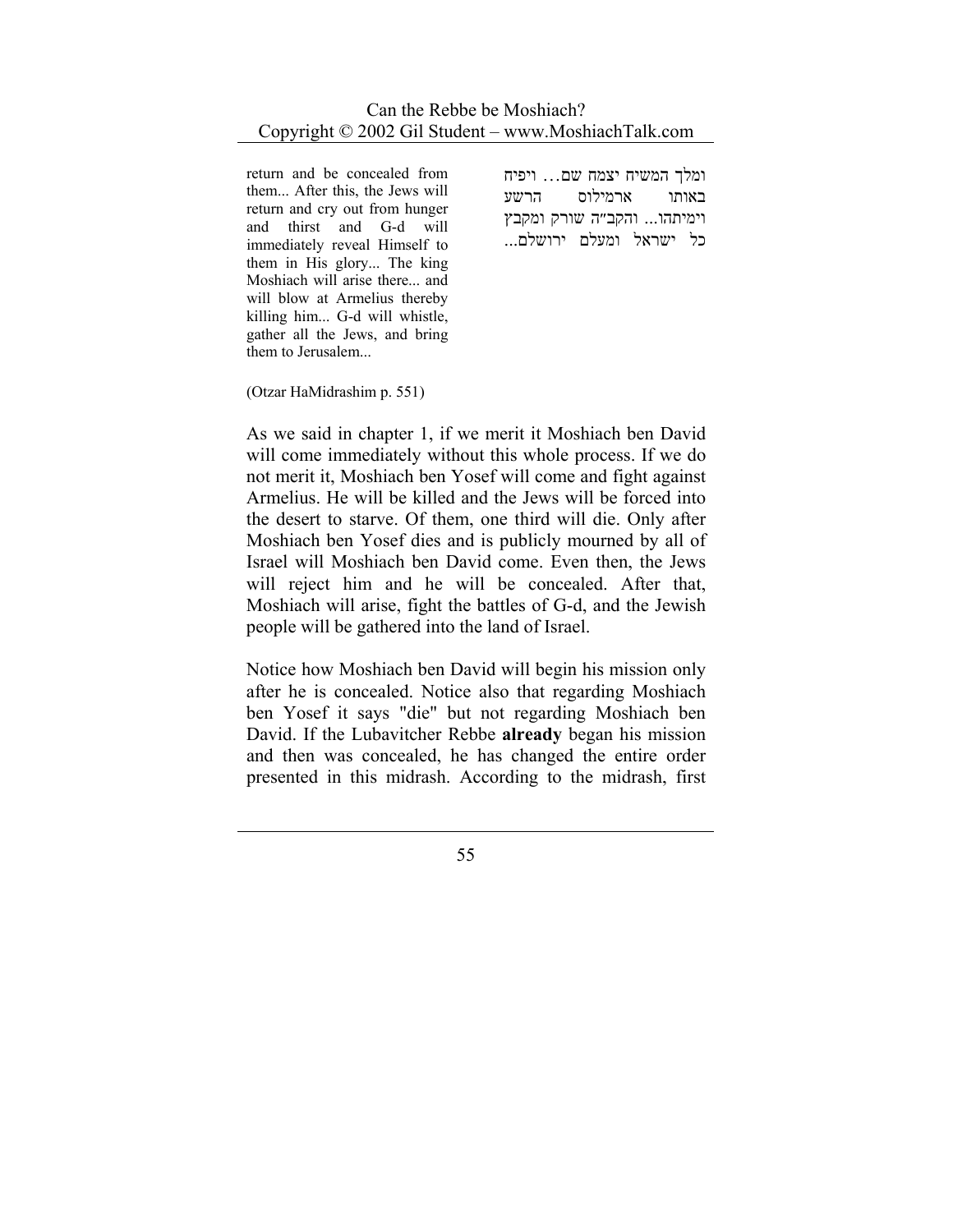Moshiach will be concealed and then he will begin his mission. Those who follow the third belief reverse this order.

Furthermore, there is no indication that Moshiach ben David will die. Why would the midrash be shy about this when it says that Moshiach ben Yosef will die? The contrast between concealment and death makes it clear that they are different. Moshiach ben David will be concealed, not die. As we discussed in the previous chapter, the Rebbe is not merely concealed; he is deceased.

Most importantly, who was Moshiach ben Yosef? If the Rebbe is Moshiach ben David, who was Moshiach ben Yosef? Did we merit the coming of the Moshiach so that the entire process of Moshiach ben Yosef was skipped? If so, why was Moshiach ben David concealed? The midrash is apparently being conveniently split in half. However, the concealment is part of the messianic process when the Jewish people *do not merit it* and must therefore follow Moshiach ben Yosef's death. If there is no Moshiach ben Yosef, that means the Jewish people merited a speedy process and there will not be any concealment either.

The only conclusion we can draw is that Moshiach ben David will not die in the middle of his mission. If the Lubavitcher Rebbe began his mission and then died, this means that unfortunately he was not the Moshiach promised in the Torah. Rather, as the Rambam says, G-d appointed him to test the masses. Let us rise up to this test and wait for the real Moshiach to come, even if he tarries.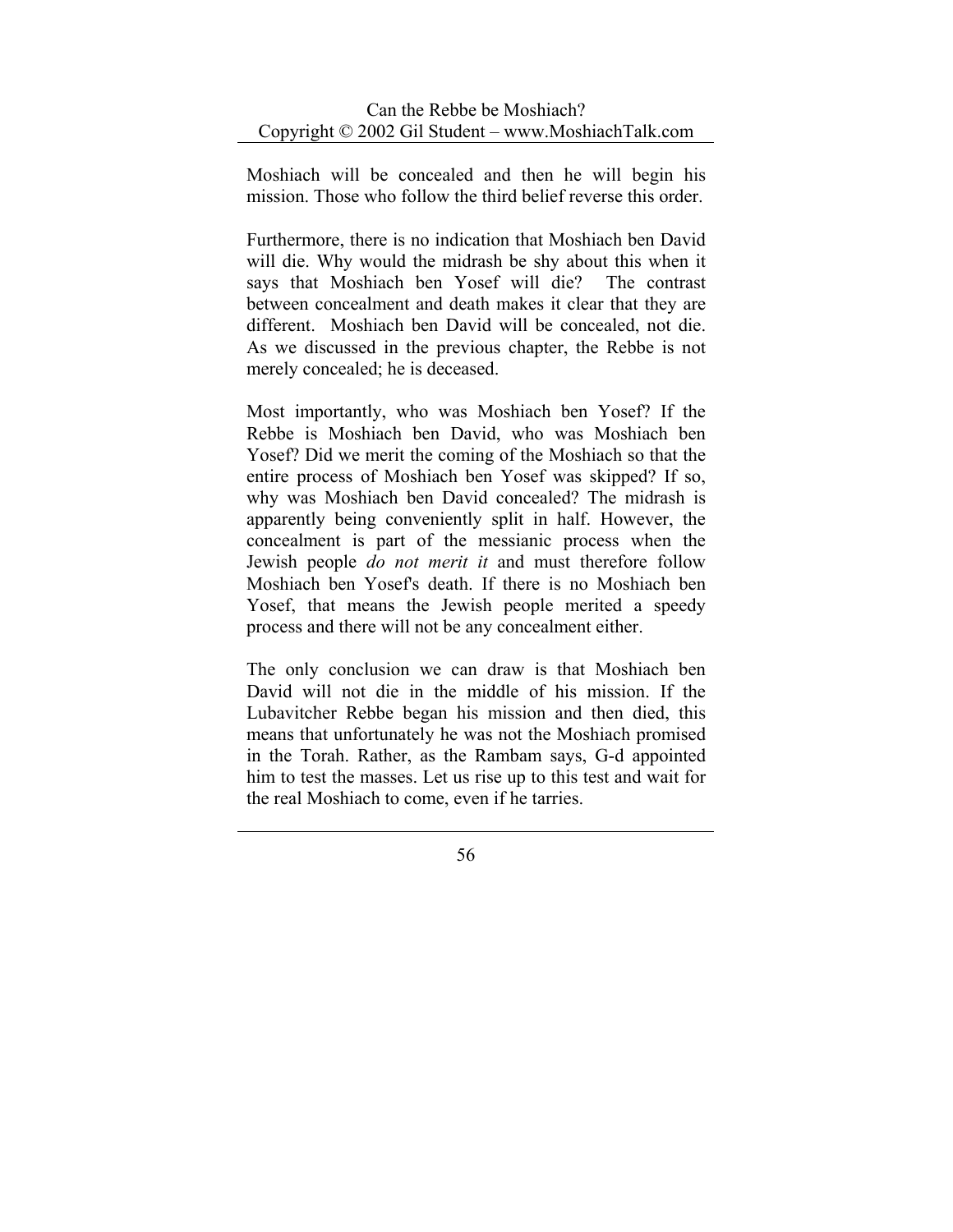#### **Definite Future Moshiach**

The second belief we mentioned above is that the Rebbe will be Moshiach. No one else can possibly be Moshiach. We will not dwell on this because it is similar to the first belief which we will discuss shortly. Therefore, we will only bring a brief passage from Rambam's Iggeres Teiman – Epistle to Yemen – that indicates that he would not agree with this possibility.

Regarding how and where Moshiach will arise, he will arise specifically in the land of Israel and there will begin his revelation... Regarding how he will arise, he will not be known at all before his arising while he is not the Moshiach, so that it would be said about him such-andsuch from such-and-such family. Rather, a man will arise who will be unknown before he is revealed.

ולענין היאך יעמוד משיח והיכן יעמוד הרי הוא יעמוד בארץ ישראל דוקא ובה תחל התגלותו... ולענין היאך יעמוד, הוא לא יודע כלל לפני עמדו והוא אינו משיח עד שיאמר פלוני בן פלוני מבית אב פלוני, אלא יעמוד אדם שאינו ידוע לפני התגלותו...

(Iggeres Teiman, ed. Kafah p. 52)

Moshiach will be unknown before he is revealed. He will not be known by name, only as such-and-such (Ploni ben Ploni). The Rebbe, of course, is known throughout the world. His biography is included in encyclopedias and his obituary was carried in all the major newspapers. He cannot be Moshiach because Moshiach will be unknown before he is revealed.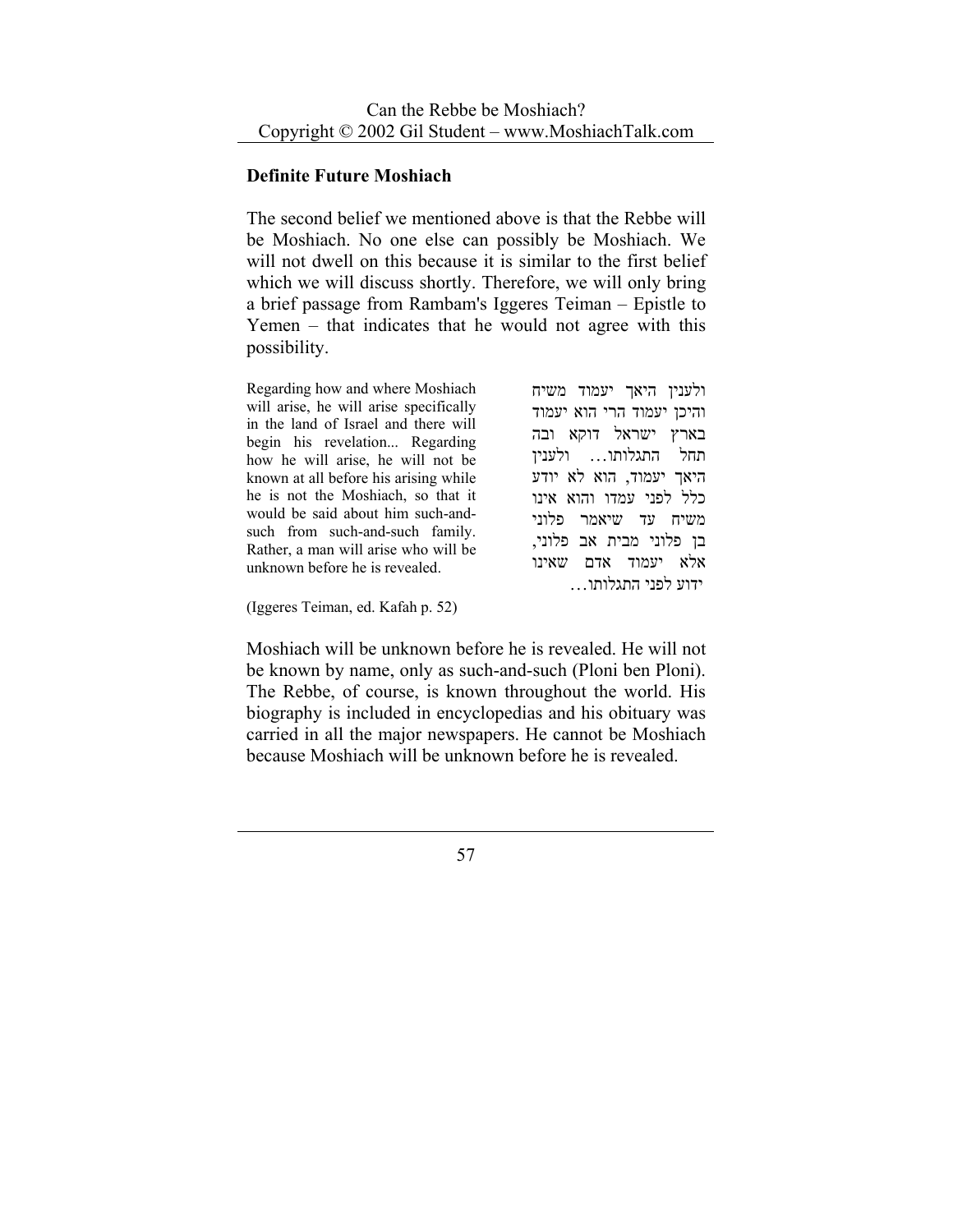If one would suggest that the Rebbe was already revealed as Moshiach before he became famous, in line with the third belief we already discussed, the Rambam specifically says that this revelation must take place in the land of Israel. The Rebbe was never in Israel.

It is important to note that the Rambam wrote the above specifically in order to disprove someone who claimed to be Moshiach. The Rambam obviously meant his words literally. What would the Rambam say today about the Rebbe being Moshiach? I think this has already become very clear.

### **Possible Future Moshiach**

The first belief is that the Rebbe **might** be Moshiach. That this great, dead man is a possible candidate among other possible candidates. This seems to be contradicted by the following midrash about Yaakov Avinu during his final words to his sons. Remember that Yaakov is prophesying to his sons about the future of their descendants. To Dan, he prophetically refers to Shimshon. While based on the biblical narrative of Shimshon one would be surprised at the reverence given to him, the midrashim treat him as a religious figure. An excellent treatment of this subject is R' Gerson Weiss' book Samson's Struggle.

| Yaakov saw him [Shimshon] and                                      | לפי שהיה יעקב אבינו      |  |
|--------------------------------------------------------------------|--------------------------|--|
| thought he would be Moshiach.<br>When he saw that he died, he said | רואה אותו וסבור בו שהוא  |  |
| "He, too, died? I wait for Your                                    | מלך משיח, כיון שראה אותו |  |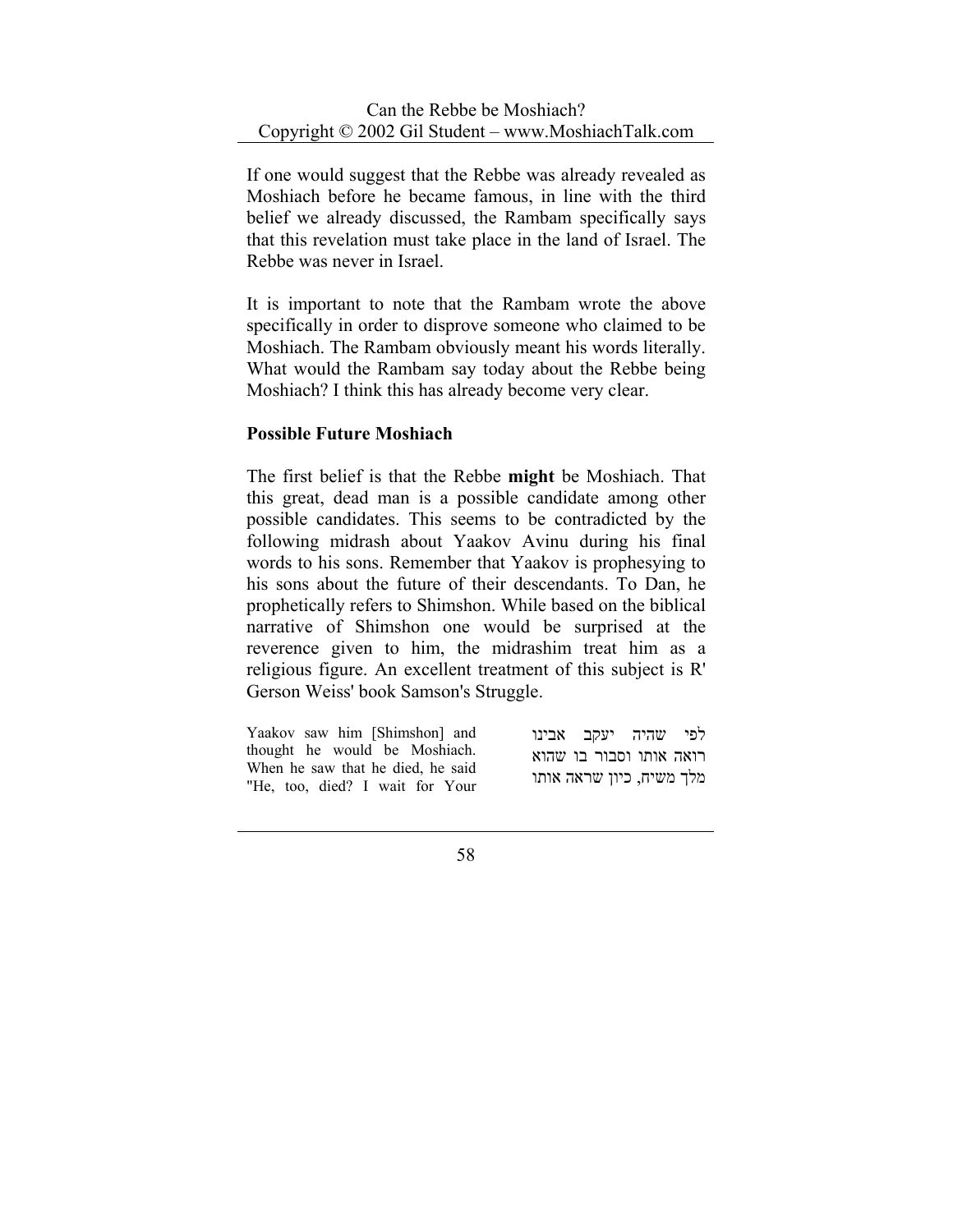| redemption, Lord (B'reishis 49:18)" |  | שמת אמר אף זה מת, |  |
|-------------------------------------|--|-------------------|--|
| (B'reishis Rabbah 98:14)            |  | לישועתך קויתי ה׳. |  |

When Yaakov prophetically saw that Shimshon died before fulfilling the role of Moshiach he concluded that Shimshon would not be Moshiach. Instead, Yaakov cried out in frustration that he waits for G-d's redemption. Looking at Shimshon's life, it is clear that he did not even begin the mission of a Moshiach. Yet, once he died he could no longer be Moshiach.

We will now turn to the discussions of the rishonim about Moshiach. However, we need to note up front that, due to circumstances beyond our control, the rishonim generally speak about Moshiach in the context of and in response to Christianity. When we quote their statements, we are not chas veshalom implying any equality between the Rebbe and Jesus. We are trying to listen to the rishonim speak in their context and understand what they had to say. We are then applying their statements to our context, which is totally different from theirs. It need not be said that there are very, very significant differences between the Rebbe and Jesus. They are as far apart as night is from day. However, we would be negligent if we ignored the words of the rishonim simply because they said them in the context of Christianity. [We use of the name Jesus rather than a "nickname" for the sake of clarity. See Darchei Tshuvah 147:7 who permits it.]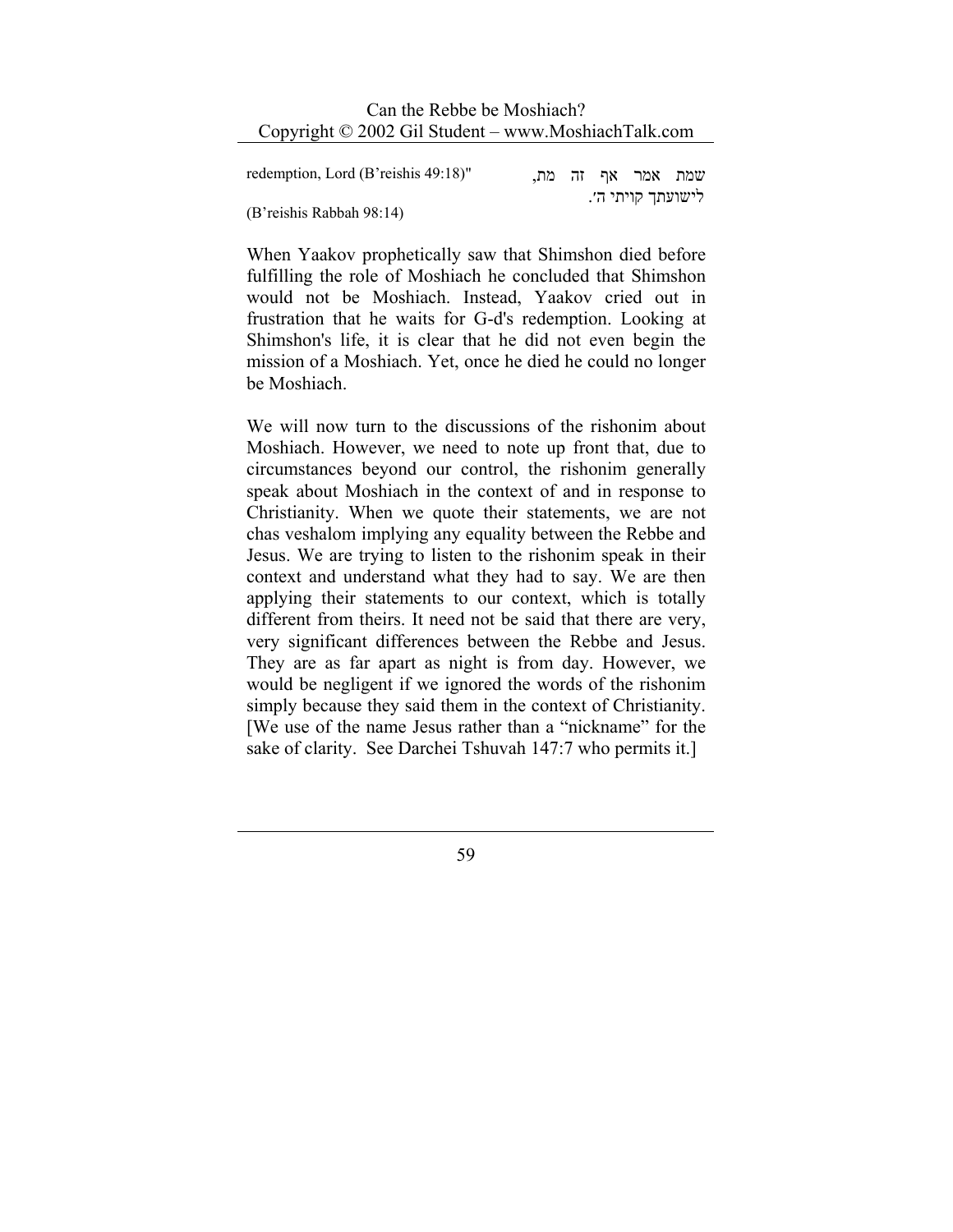In response to Christianity's claim that Jesus is Moshiach, there are a number of different responses a Jew can offer. The simplest is that, at least according to the traditional Christian interpretation, Jesus advised his followers not to follow the Torah's mitzvos. Anyone who does that cannot possibly be the Moshiach promised in the Torah. However, the rishonim offered other answers as well. Here is what the Ramban said in his famous disputation:

I cannot believe in his messiahship because the prophet says (Tehillim 72:8) "He will have dominion from sea to sea, and from the River to the ends of the earth" and he [Jesus] did not have dominion... The prophet also says (Yirmiyahu 31:33) "No longer shall they teach one another, or say to each other, 'Know the Lord,' for they shall all know Me..." And it says (Yishayahu 11:9) "The earth will be full of the knowledge of the Lord as the waters cover the sea." It says (Yishayahu 2:4) "they shall beat their swords [into plowshares, and their spears into pruning hooks;] nation shall not lift up sword against nation, neither shall they learn war any more." But from the time of Jesus until now the world is full of murder and theft...

(Kisvei HaRamban vol. 1 p. 311)

אי אפשי להאמין במשיחותו שהנביא אומר ״ומשלו מים עד אפסי ארץ״ והוא לא היה לו ממשלה... וכן הנביא אומר שבזמן המשיח ולא ילמדו עוד איש את רעהו ואיש את אחיו לאמר דעו את ה׳ כי כולם ידעו אותי וכו׳ ואומר כי מלאה הארץ דעה את ה׳ כמים לים מכסים ואומר וכתתו חרבותם וכו׳ ולא ישא גוי אל גוי חרב ולא ילמדו עוד מלחמה ומימי ישו ועד הנה כל העולם מלא חמס ושוד...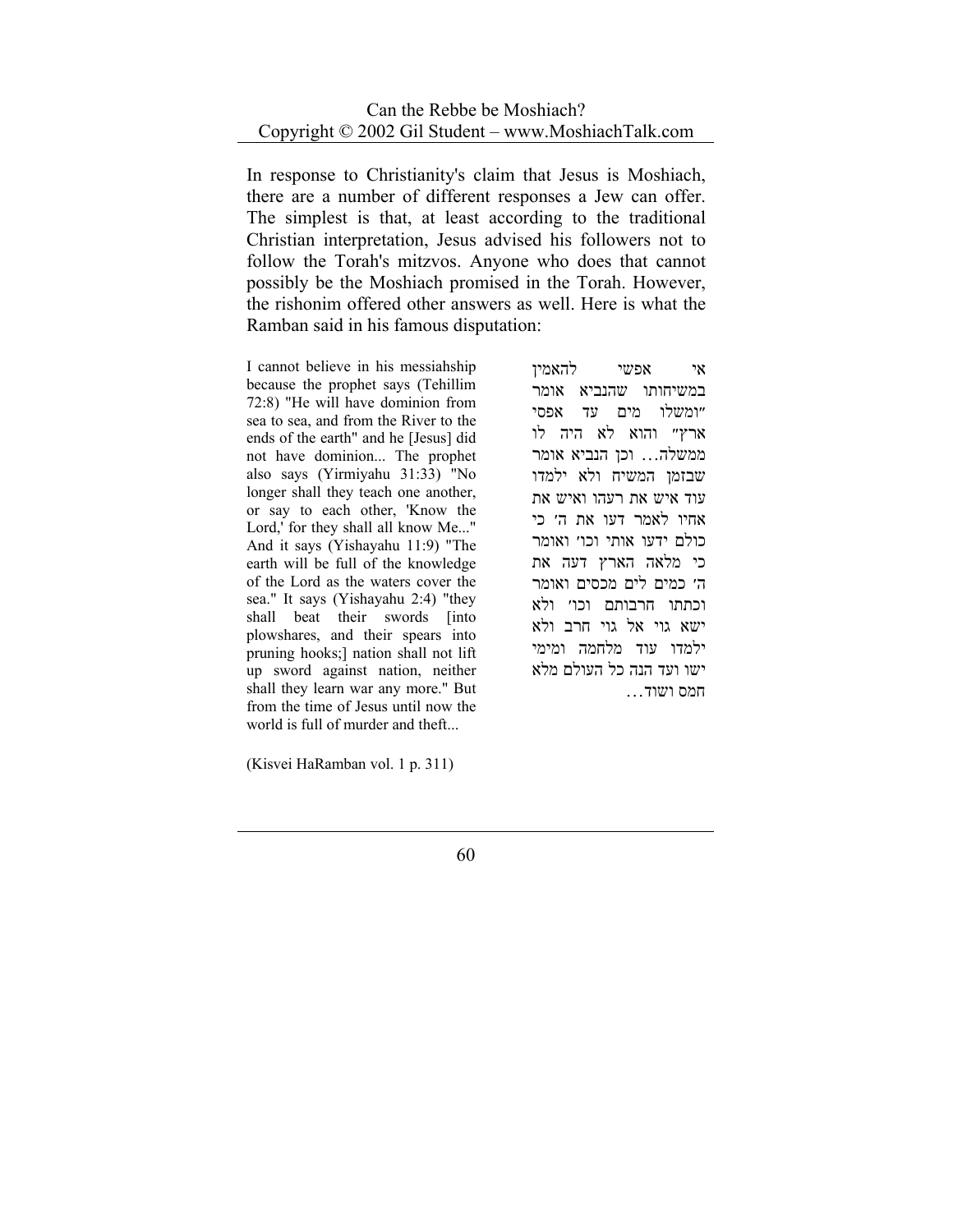The Ramban said that the prophecies about Yemos HaMoshiach had not come true since Jesus' life. In other words, if Jesus was Moshiach, why has Yemos HaMoshiach not arrived? This is a very cogent argument. Jesus cannot be Moshiach if he did not bring Yemos HaMoshiach. But the Christians can and do argue that even though he did not even begin bringing about Yemos HaMoshiach in his lifetime he can bring in Yemos HaMoshiach in the future after he is resurrected. What good is the Ramban's argument if a dead Moshiach can come back to life and fulfill the messianic prophecies? Clearly, the Ramban is assuming that once a potential Moshiach dies without fulfilling the messianic prophecies he can no longer be Moshiach. Otherwise, what was this particular argument against Jesus?

Granted, there are other excellent arguments. For example, one could contend that Jesus was not worthy of being Moshiach. However true that may be, that is not what the Ramban is saying in this particular argument. Here he is saying that since Jesus died without bringing in Yemos HaMoshiach he cannot be Moshiach.

Taking this idea of the Ramban, without chas veshalom comparing the Rebbe to the subject of the Ramban's argument, we see that according to the Ramban the Rebbe cannot come back to life as Moshiach. Once the Rebbe died, he lost the possibility of being Moshiach.

But it is not just the Ramban who made this argument. There is an entire disputation literature from some of the greatest

<sup>61</sup>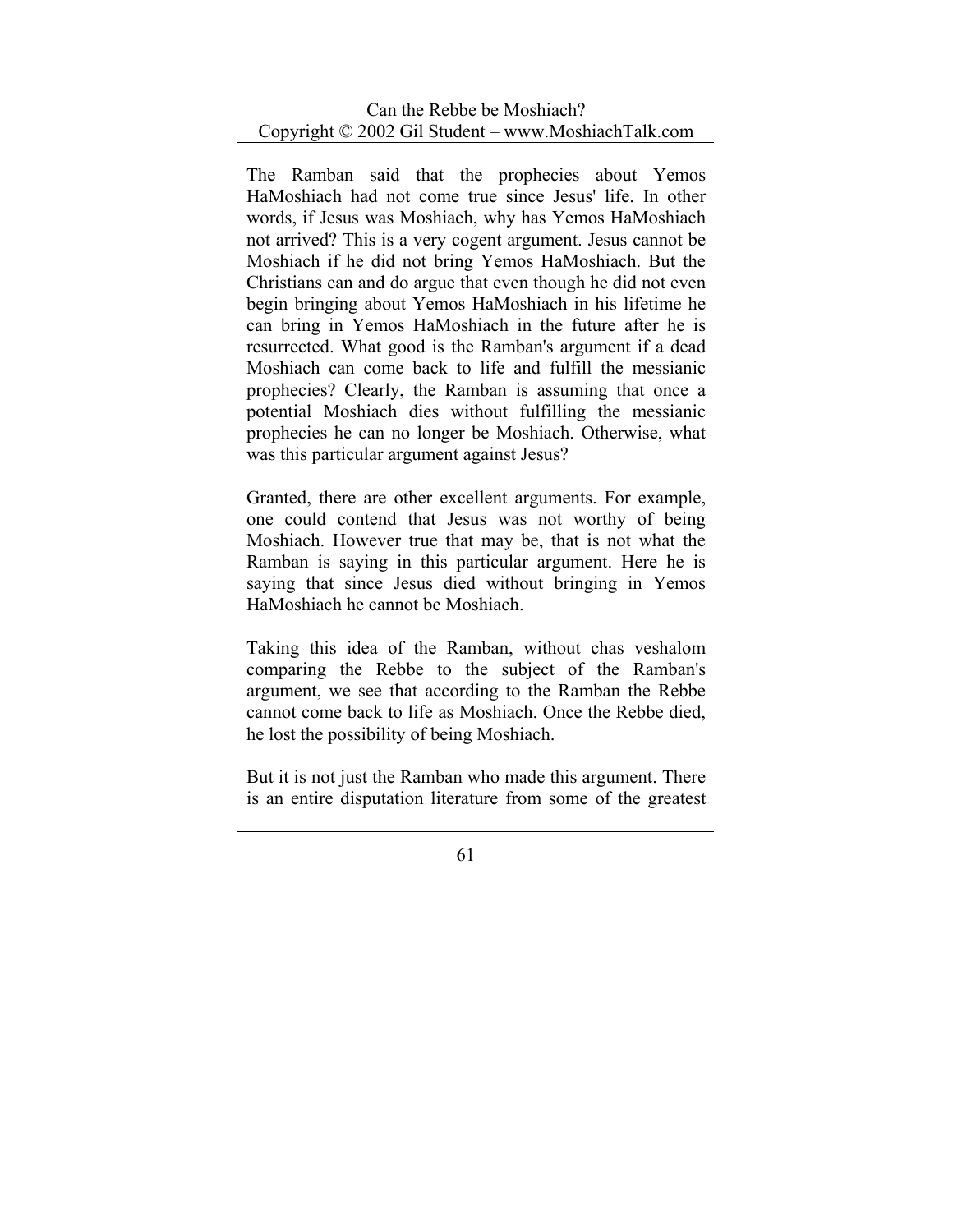sages of the medieval period. They all used this argument, among others. Try reading through the many disputations in Otzar HaVikuchim. All of these rishonim make the argument that once a candidate for Moshiach dies without bringing in the Yemos HaMoshiach he cannot be Moshiach.

The following is what R' Pinchas HaLevy Horowitz wrote in his philosophical work Sefer HaBris (p. 521).

| We are obligated to believe that if a<br>Jewish man comes and begins to<br>save the Jews and he completes the<br>salvation of Israel in that generation,<br>if he finishes the job then he is<br>[Moshiach]. However, whoever<br>does not finish the job but dies or is<br>broken or is captured then he is not<br>[Moshiach] and G-d did not send<br>him. | אנו חייבים להאמין שבא<br>יבא איש יהודי והוא יחל<br>להושיע את ישראל והוא<br>יגמור ישועת יעקב באותו<br>הדור, ומי שיגמור הדבר<br>הוא הוא ומי שלא יגמור<br>באותו הדור ומת או נשבר<br>או נשבה אינו הוא ולא |
|------------------------------------------------------------------------------------------------------------------------------------------------------------------------------------------------------------------------------------------------------------------------------------------------------------------------------------------------------------|-------------------------------------------------------------------------------------------------------------------------------------------------------------------------------------------------------|
|                                                                                                                                                                                                                                                                                                                                                            | אלקים שלחו.                                                                                                                                                                                           |

A man who begins his career of saving the Jewish people, whether it be by establishing an unprecedented network of outreach or influencing the return of Soviet Jewry to the land of Israel, and then dies is not the Moshiach that G-d will send.

Consider what the Shevet Yehuda wrote. Shevet Yehuda is a famous history book that is full of philosophical and moral digressions. It is explicitly permitted by the Mishnah Berurah (307:48) for reading on Shabbos because of its religious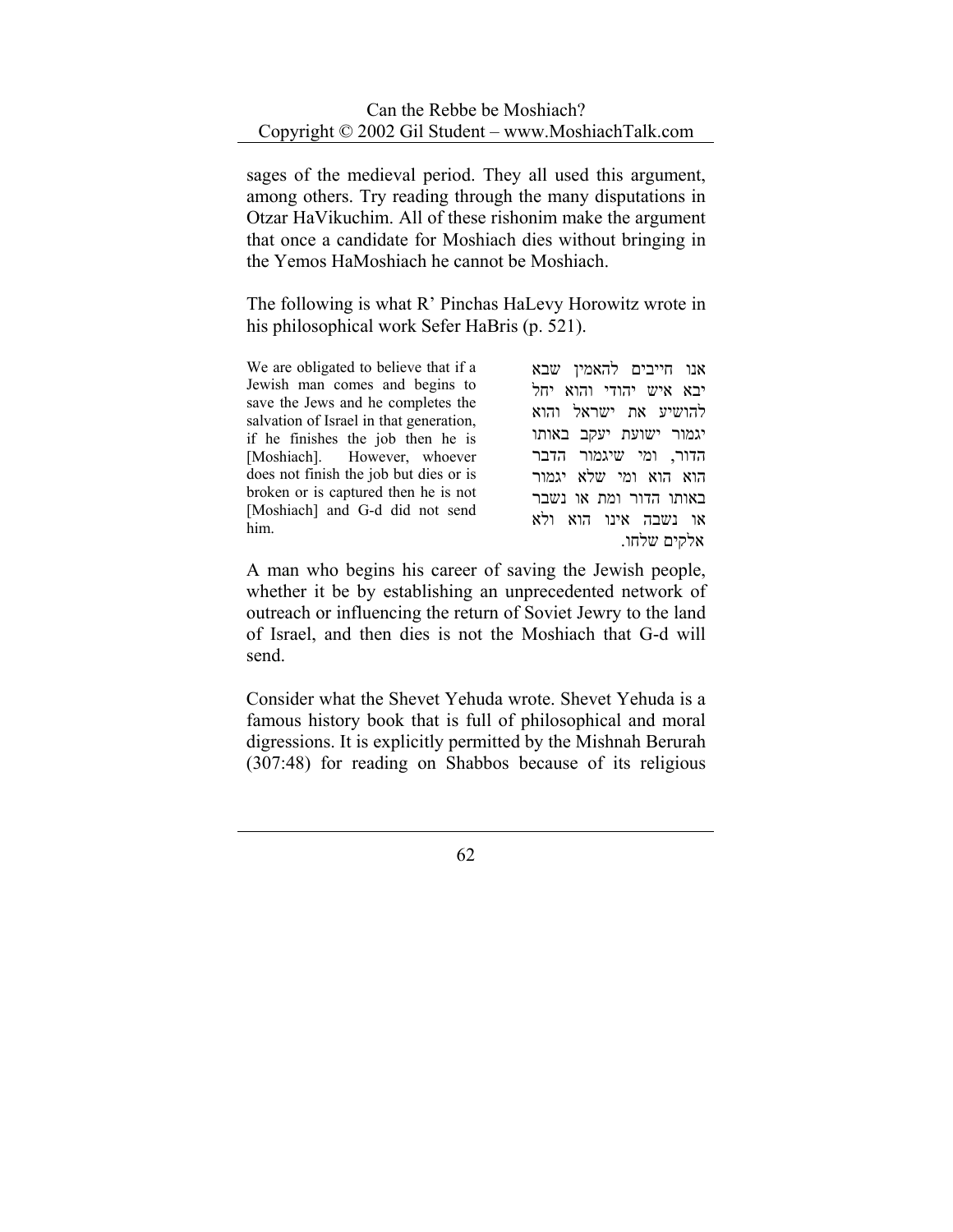value. This is what he wrote regarding Moshiach, in the name of rishonim:

| Our belief and the belief of every                                                                                                                         | אבל אמונתנו ואמונת כל                                                     |
|------------------------------------------------------------------------------------------------------------------------------------------------------------|---------------------------------------------------------------------------|
| Jew is that if a man comes, gathers<br>the dispersed of Israel, builds the<br>Temple, and all the nations gather to<br>him and call out unanimously in the | יהודי שאם יבא אדם ויקבץ<br>נדחי ישראל ויבנה מקדש<br>וכל העמים יאספו אליו  |
| name of G-d, then we will say that<br>he is Moshiach. Any statement that<br>contradicts this has an explanation.                                           | ויקראו כולם בשם קל אז<br>נאמר כי הוא משיחנו. וכל<br>מאמר שיאמר היפך זה יש |
| (Shevet Yehuda p. 105)                                                                                                                                     | לו פירוש.                                                                 |

Only after he gathers in the exile, builds the Temple, and inaugurates Yemos HaMoshiach can we know that someone is Moshiach. Before then, we cannot know.

The bottom line is that a dead man cannot be Moshiach. He cannot become Moshiach and even if he was presumed to be Moshiach before his death we know for certain that he is not Moshiach. That is what the Midrashim say and that is how the Rishonim understood them. There were many who truly believed that the Rebbe was Moshiach. Like Rabbi Akiva, they were unfortunately proven mistaken. They should learn from his example and humbly accept the reality that has been forced upon them.

Surprisingly, the Rebbe himself said this about David HaMelech being Moshiach.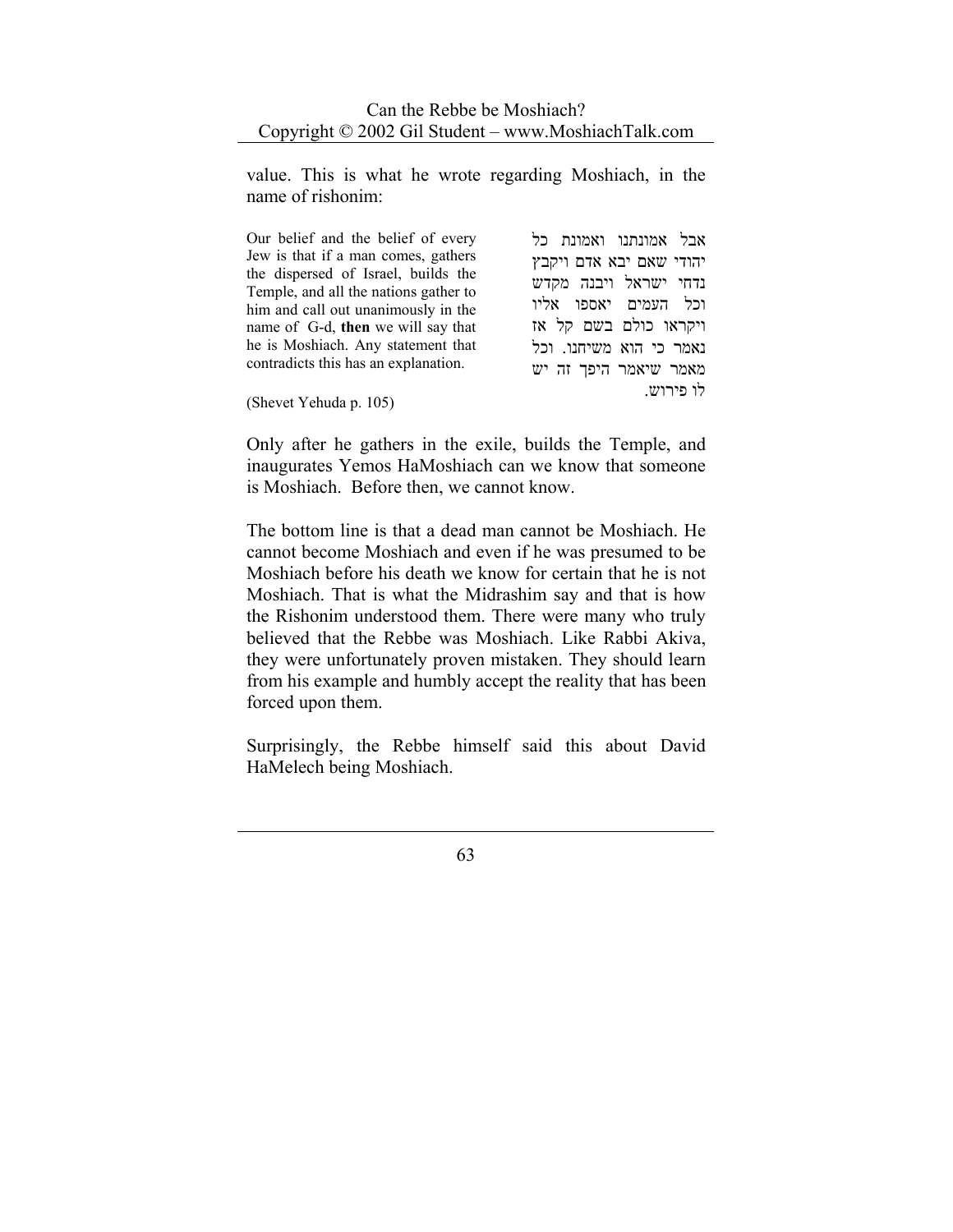Evidently, we must say that David HaMelech cannot himself be the Melech HaMoshiach who will be "a leader for them forever" because the initial work of the Melech HaMoshiach will be **before** the redemption, as explained in the Rambam (Hilchos Melachim 11:4) and certainly before the resurrection (including the righteous who arise immediately, as Chazal say (Yoma 5b) "Moshe and Aharon with us").

ולכאורה עכצ״ל שאין דוד המלך בעצמו מלך המשיח שיהי׳ ״נשיא להם לעולם״, שהרי תחילת פעולת מלך המשיח תהיה קודם הגאולה, כמבואר ברמב״ם (הל׳ מלכים פי״א ה״ד), ובודאי קודם תחײת המתים (גם דצדיקים הקמים מיד, כחז״ל (יומא ה,ב) משה ואהרן עמנו).

(Likutei Sichos vol. 35 p. 206 n. 6)

According to the Rebbe, David HaMelech cannot be Moshiach because Moshiach cannot come from the dead. This is true even though there will be a resurrection of the righteous – Moshe and Aharon in particular. Despite this, King David cannot be Moshiach because he is dead. This is notwithstanding the fact that King David was certainly righteous and therefore has the ability to visit this world in a physical form and, according to the Sefer Chasidim, say kiddush for others. Nevertheless, the Rebbe said that he cannot be Moshiach. Now, after the Rebbe's unfortunate passing, we must follow the Rebbe and say the same about him. He cannot be Moshiach.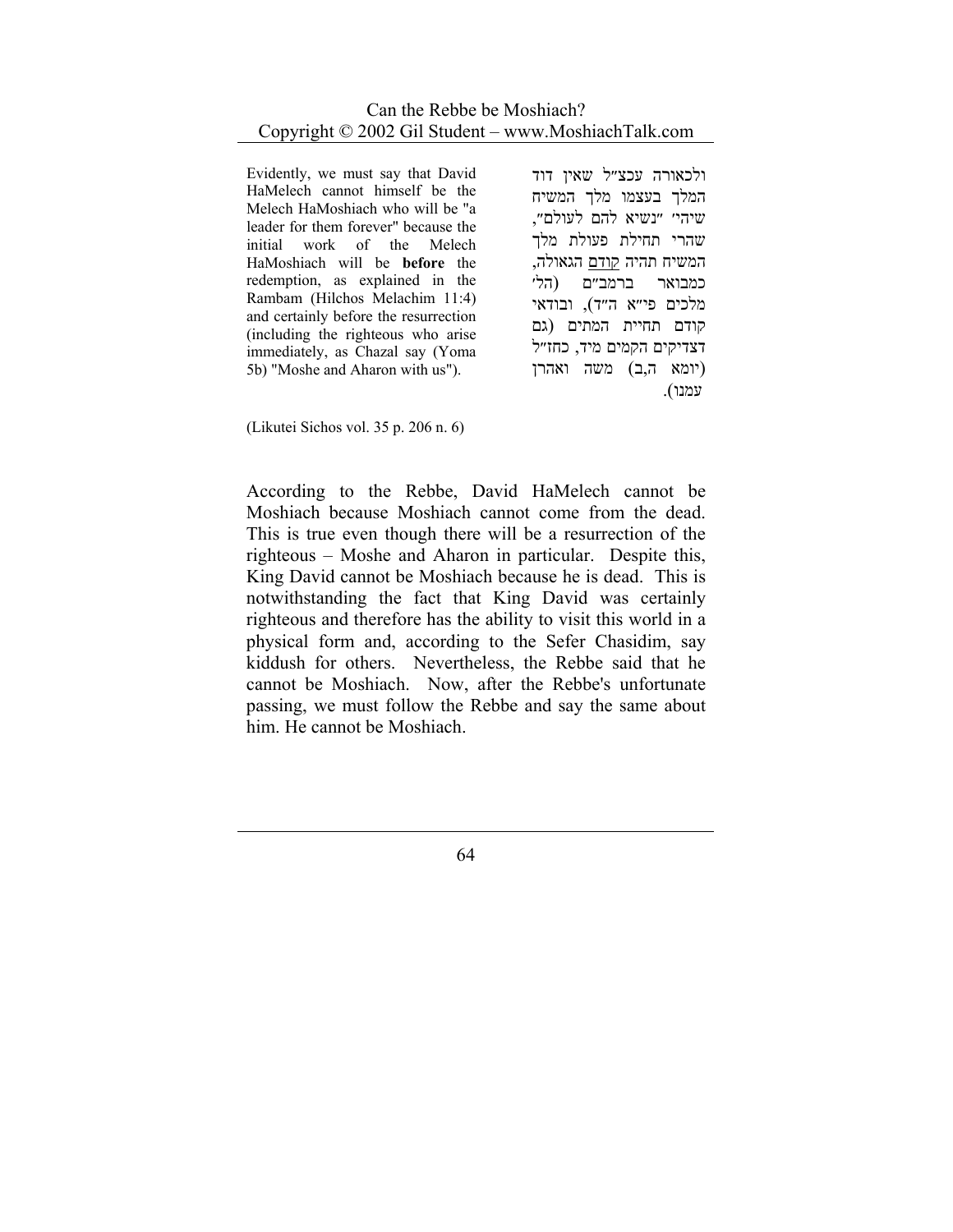# **Closing Remarks**

We have seen based on the Rambam that a man who begins his work as Moshiach and then dies cannot be Moshiach. One who never begins his work as Moshiach and then dies cannot become Moshiach based on what the Rebbe wrote, as well as the Ramban and many others. The only conclusion we can draw from this analysis is that, sadly, the Rebbe has died and can no longer be Moshiach. It is now our duty, indeed part of the twelfth fundamental principle of Judaism, to wait for the true Moshiach to be revealed. Whether that Moshiach will have the soul of the Rebbe, along with the soul of David and Moshe, is irrelevant because he will not look or sound like the Rebbe. He will be someone else. Now that the Rebbe has passed on there is another man alive who is the potential Moshiach of our generation. It is up to us to repent and try to bring about Yemos HaMoshiach through the living Moshiach of our generation.

There is one last belief that we have not yet mentioned because it is so terrible. That is the belief that the Rebbe is G-d, chas veshalom. There are very few who actually refer to the Rebbe as Boreinu – our Creator – which is pure idolatry. There are others who are more subtle in their belief and perhaps even fool themselves. They take the classic Chasidic doctrine that the Rebbe is the essence of G-d and understand it literally. They believe that the Rebbe is G-d because he has nullified himself to G-d. When one speaks and prays to the Rebbe, one is speaking and praying to G-d. This is avodah zarah – idolatry – and is punishable with death. Anyone who